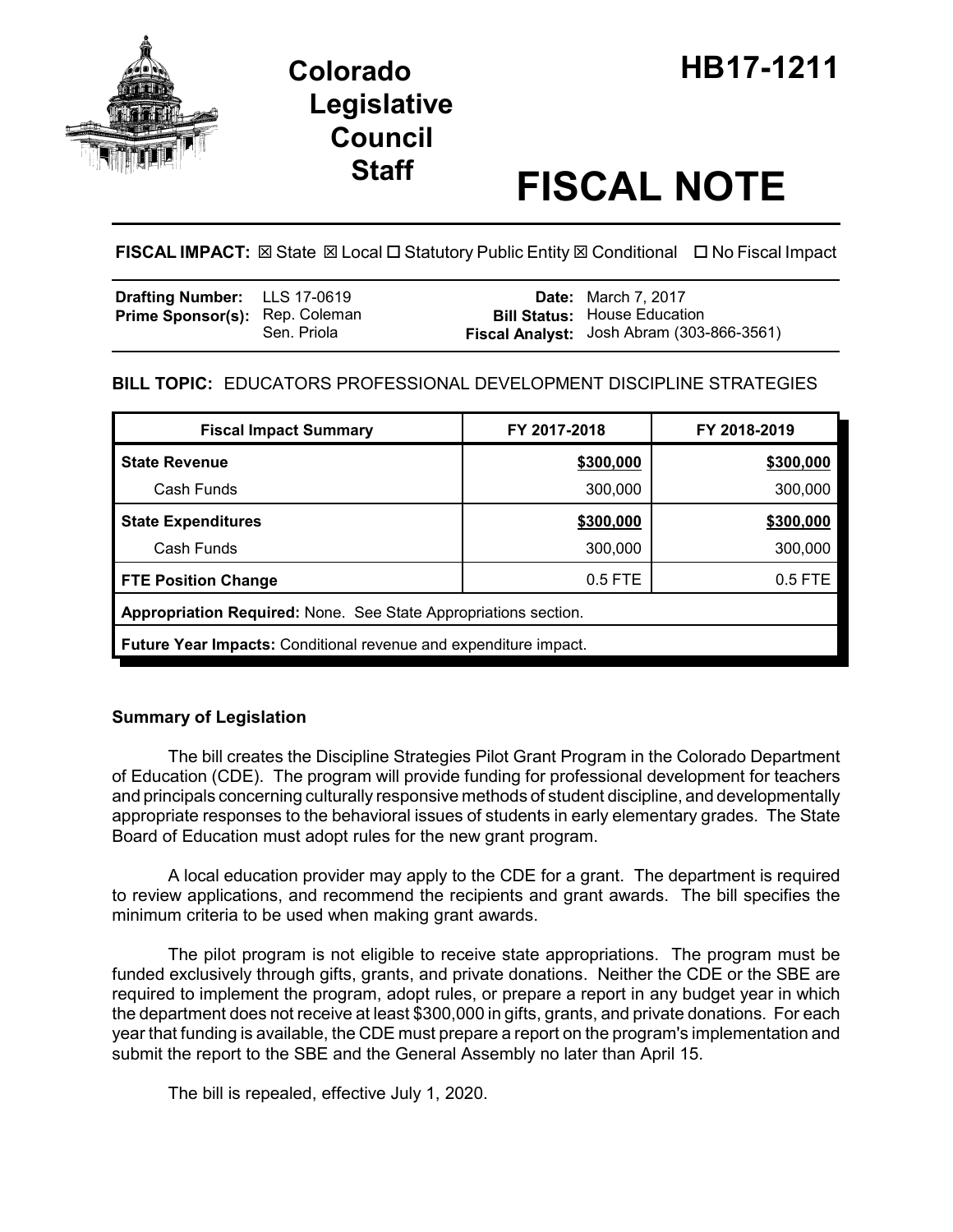March 7, 2017

#### **State Revenue**

The bill authorizes the CDE to seek, accept, and expend gifts, grants, and private donations. No amount of revenue from these sources has been identified; however, the department will require at least \$300,000 in gifts, grants, and private donations in any fiscal year before implementing the grant program. Private gifts are exempt from the calculation of revenue and spending limitations in the Constitution, and do not increase the TABOR refund obligation in any year in which private funding is received.

#### **State Expenditures**

*Contingent on receipt of at least \$300,000 in private donations or grants, the CDE will expend an equivalent amount on the pilot program.* This amount includes about \$45,000 in staffing costs, leaving approximately \$255,000 to award as grants to local education providers. Staff for the program is required to assist the SBE to adopt rules, create an application process, review and evaluate grant applications, provide technical assistance, ensure accountability, and prepare an annual summary report. Conditional state expenditures are displayed in Table 1.

| Table 1. Conditional Expenditures Under HB 17-1201 |            |            |  |  |  |
|----------------------------------------------------|------------|------------|--|--|--|
| <b>Cost Components</b>                             | FY 2017-18 | FY 2018-19 |  |  |  |
| <b>Personal Services</b>                           | \$33,480   | \$33,480   |  |  |  |
| <b>FTE</b>                                         | $0.5$ FTE  | 0.5 FTE    |  |  |  |
| <b>Operating Expenses and Capital Outlay Costs</b> | 5,178      | 475        |  |  |  |
| Program Grants                                     | 254,443    | 259,146    |  |  |  |
| Centrally Appropriated Costs*                      | 6,899      | 6,899      |  |  |  |
| <b>TOTAL</b>                                       | \$300,000  | \$300,000  |  |  |  |

*\* Centrally appropriated costs are assumed to be part of the department's indirect expenses to implement the bill; the funding source for these costs must be determined by the Joint Budget Committee.*

*Centrally appropriated costs.* Pursuant to a Joint Budget Committee policy, certain costs associated with this bill are addressed through the annual budget process and centrally appropriated in the Long Bill or supplemental appropriations bills, rather than in this bill. The centrally appropriated costs subject to this policy are estimated in the fiscal note for informational purposes and summarized in Table 2.

| Table 2. Conditional Centrally Appropriated Costs Under HB 17-1201   |            |            |  |  |  |
|----------------------------------------------------------------------|------------|------------|--|--|--|
| <b>Cost Components</b>                                               | FY 2017-18 | FY 2018-19 |  |  |  |
| Employee Insurance (Health, Life, Dental, and Short-term Disability) | \$3,899    | \$3,899    |  |  |  |
| Supplemental Employee Retirement Payments                            | 3.000      | 3,000      |  |  |  |
| <b>TOTAL</b>                                                         | \$6,899    | \$6,899    |  |  |  |